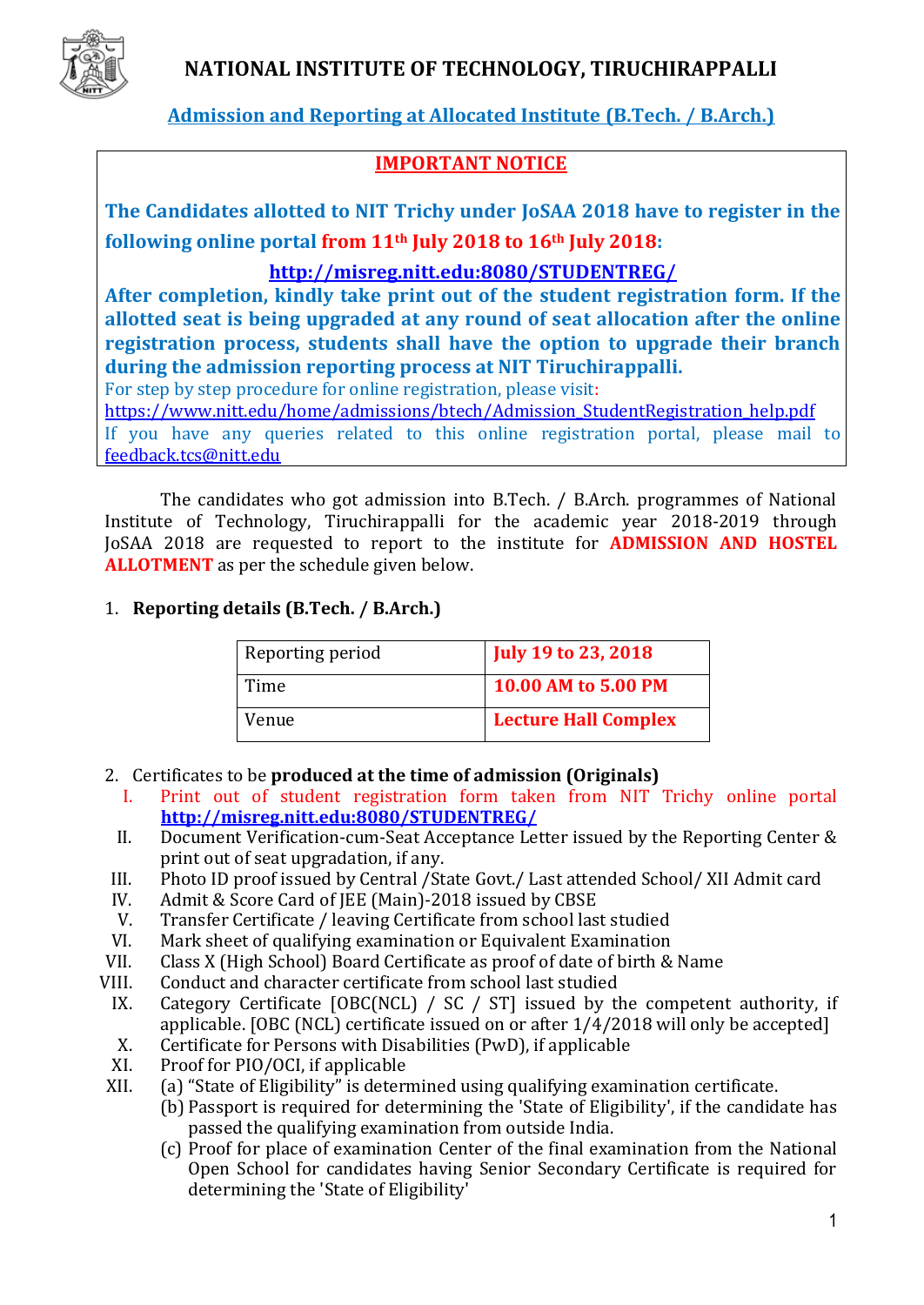- XIII. A copy of Medical fitness certificate, submitted at the time of reporting
- XIV. One set of self-attested copies of each of the above certificates
- XV. Passport (5 Nos.) & Stamp (5 Nos.) Size Photographs identical to the one pasted on the JEE (Main)-2018 application form
- XVI. Institute fees (Payment to be made through online SB-collect. Printout of the computer generated payment receipt of SB-collect to be produced)
- XVII. **Hostel fees, if Hostel Accommodation is required** (Payment to be made through online SB-collect. Printout of the computer generated payment receipt of SB-collect to be produced)

### **Note:**

- *a. If the original certificates are not in Hindi/ English, duly certified Hindi/ English version/ translation of such certificates will be required.*
- *b. The original certificates and attested copies will be retained by the Institute.*
- *c. Candidates are instructed to keep sufficient number of Photostat copies of the original documents submitted.*
- *d. Candidate must be present in person along with parent / authorized guardian for taking admission at NIT Trichy. Admission in absentia (proxy) will not be allowed even on medical grounds. If the candidate does not report on the above mentioned dates and time, his/her admission is likely to be cancelled.*
- *e. CANDIDATES ALLOTTED UNDER PwD CATEGORY SHOULD REPORT AT 10 AM during the reporting schedule except Sunday IN ORDER TO APPEAR BEFORE THE MEDICAL BOARD.*

#### 3. **Fee to be paid at the time of admission**

| <b>Institute Fee</b>                          |    |                                                                                                                                                                                                                                                     |  |  |  |  |
|-----------------------------------------------|----|-----------------------------------------------------------------------------------------------------------------------------------------------------------------------------------------------------------------------------------------------------|--|--|--|--|
| Gen /<br><b>OBC(NCL)</b><br><b>Candidates</b> |    | The Seat acceptance fee (Rs.35,000/-) paid by General and OBC(NCL) candidates<br>at the time of reporting will be adjusted against the Institute fees (Rs.72,100/-).<br>The balance amount of Rs.37,100/- has to be paid through online SB-collect. |  |  |  |  |
|                                               |    | For Fee details, Please visit:<br>https://www.nitt.edu/home/admissions/Institute-fees-Circular-Old-Sem-<br>2018.pdf                                                                                                                                 |  |  |  |  |
|                                               |    | Candidates availing tuition fee remission are requested to make the payment as<br>above and refunding shall be initiated in due course of time.                                                                                                     |  |  |  |  |
| SC / ST / All<br>PwD                          | ÷. | $-Nil-$<br>Institute fee will be adjusted with the Seat Acceptance fee (Rs.15,000/-). Fees                                                                                                                                                          |  |  |  |  |
| <b>Candidates</b>                             |    | paid in excess will be refunded in due course of time.                                                                                                                                                                                              |  |  |  |  |
| <b>Hostel and Mess fees</b>                   |    |                                                                                                                                                                                                                                                     |  |  |  |  |
| All                                           | ÷  | Rs.39,250/- has to be paid through online SB-collect.                                                                                                                                                                                               |  |  |  |  |
| <b>Candidates</b>                             |    |                                                                                                                                                                                                                                                     |  |  |  |  |
|                                               |    | For Fee details, Please visit:                                                                                                                                                                                                                      |  |  |  |  |
|                                               |    | https://www.nitt.edu/home/students/facilitiesnservices/hostelsnmess/Hostel-                                                                                                                                                                         |  |  |  |  |
|                                               |    | Fees-Odd-Sem-2018-19-v2.pdf                                                                                                                                                                                                                         |  |  |  |  |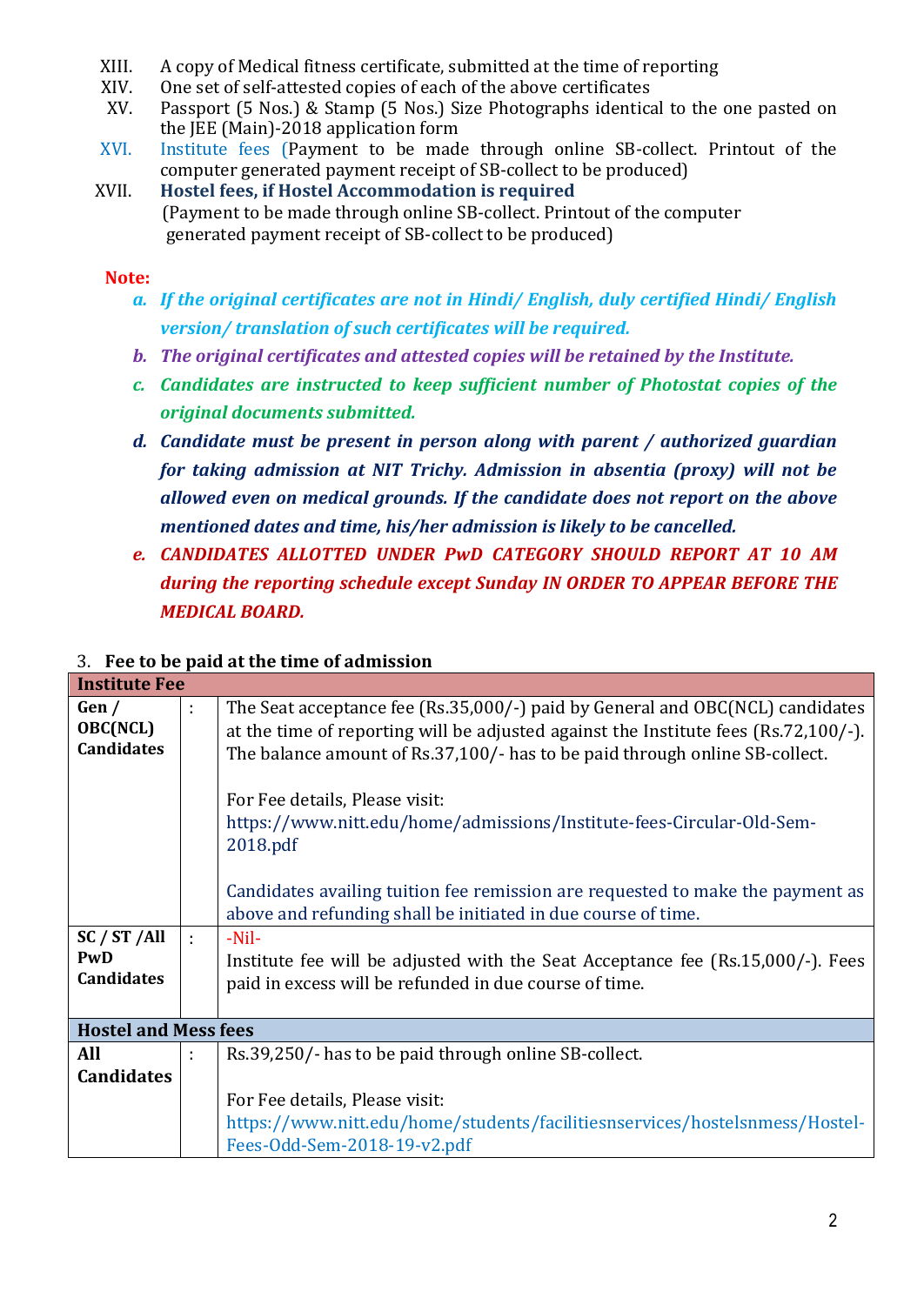#### **Pay the institute fees online by using the following SB-Collect link:**

<https://www.onlinesbi.com/prelogin/icollecthome.htm?corpID=88587> and by choosing the payment category as "B.Tech./B.Arch. Admission fee – 2018 (OC/OBC)"

## **Pay the hostel fees online by using the following SB -Collect link:**

<https://www.onlinesbi.com/prelogin/icollecthome.htm?corpID=633054> and by choosing the payment category as "Newly Admitted Students 2018-19"

The candidates should enter their Name, temporary Roll Number and JEE (Main) Roll number and mobile number during online payment. After successful completion of the fee payment, kindly take a printout of the computer generated payment receipt which should be produced at the time of admission. Further, the candidates should enter the institute fee payment receipt details in the registration link [\(http://misreg.nitt.edu:8080/STUDENTREG\)](http://misreg.nitt.edu:8080/STUDENTREG).

# **Payment by DD / Cash / Cheque / Pay Orders, etc. are NOT ACCEPTED.**

**NOTE: Only Candidates aspiring for Admission at other than NIT, Tiruchirappalli through CSAB 2018 Special round may pay Institute and hostel fees in the form of DD in favor of "FEE ACCOUNT, NIT, TIRUCHIRAPPALLI" payable at Tiruchirappalli.** Further, the candidates should enter the DD number in the registration link.

## **Hostel allotment shall be done on the same day of admission.**

## **4. Class Work Commences on 30th July 2018 (Monday)**

#### **General Information**

i. **Hostel Facilities:** Separate Hostel facilities are available for boys and girls.

#### ii. **Banking facility:**

State Bank of India (Branch Code: 1617) branch is functioning in NITT Campus with ATM facilities.

#### iii. **Location of the Institute:**

NIT-Trichy is located about 22 km from Tiruchirappalli Junction / Central Bus stand on the Trichy-Thanjavur Highway. Trichy is also well-connected to the other cities of Tamil Nadu, southern Karnataka and Kerala through Govt./Private buses. One can get buses from Trichy to almost any part of the state, due to its geographical location in the center of Tamil Nadu. The Central bus station runs long distance services to major cities of the State and South India such as Chennai, Madurai, Coimbatore, Bangalore, Erode, Thiruvananthapuram and Tirupathi. The simplest and most economical way to reach NIT-Trichy is by bus. Any city Bus at Tiruchirapalli Junction will take you to the central bus stand. To reach NIT, Trichy, kindly board Thanjavur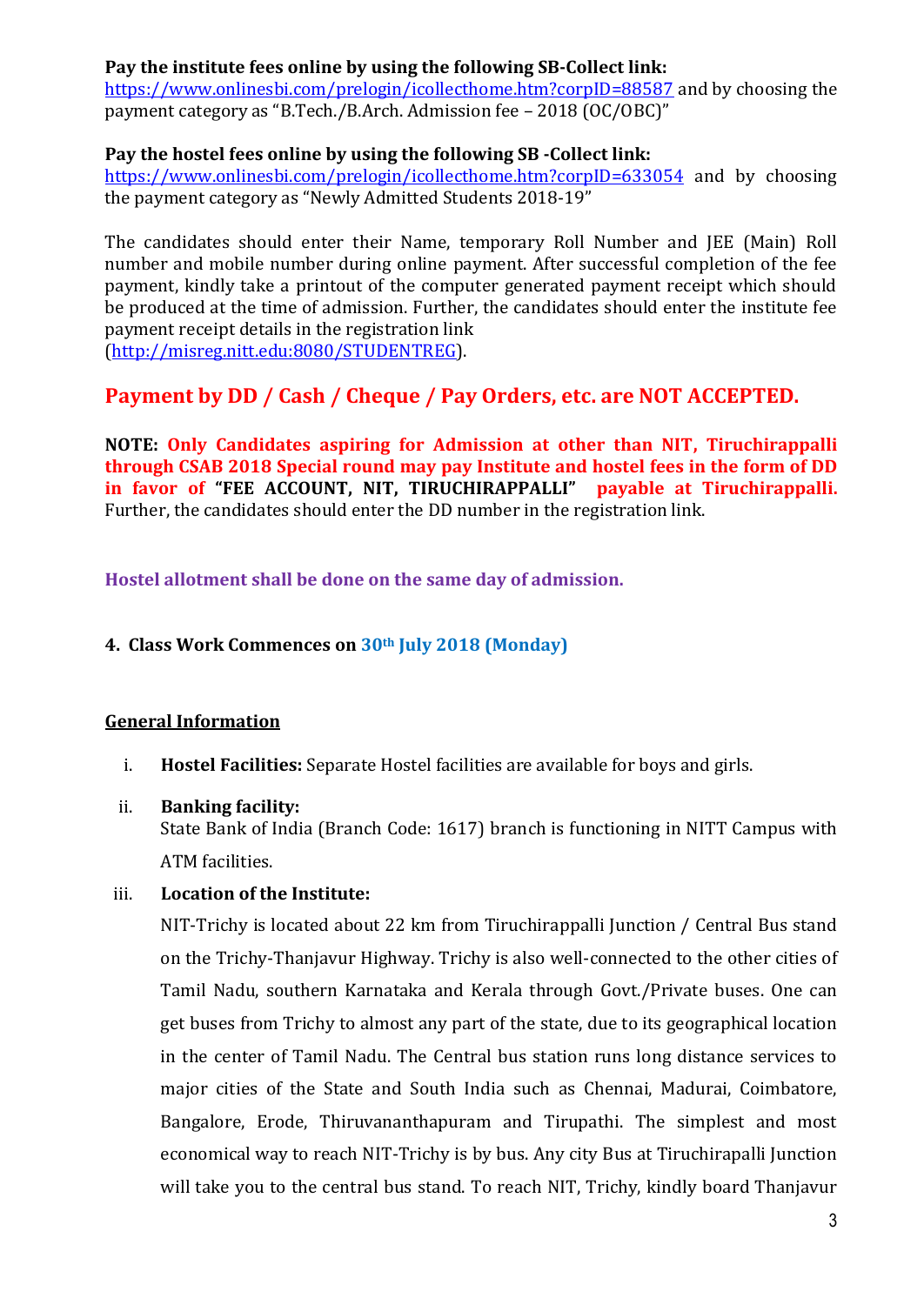bound mofosil or route bus. The journey time from Trichy will be around 40 minutes. The executive way of reaching NIT-Trichy will be hiring a taxi. Taxis may charge around Rs.500/-. Tiruchirappalli is an important junction on the Southern Railway. It connects Chennai, Thanjavur, Madurai, Tirupati, Rameswaram, Bengaluru, Coimbatore, Kolkata, Jammu, New Delhi, Cochin and Mangalore. It has an international airport, and is connected with Chennai, Mumbai, Delhi, Dubai, Sharjah, Kuala Lumpur, Singapore and Colombo.

## 5. **Contact Address**

| <b>Director</b>                   |   | Dr. Mini Shaji Thomas             |  |  |
|-----------------------------------|---|-----------------------------------|--|--|
|                                   | ÷ | Director                          |  |  |
|                                   |   | National Institute of Technology, |  |  |
|                                   |   | Tiruchirappalli - 620 015         |  |  |
|                                   |   |                                   |  |  |
|                                   |   | E-Mail : director@nitt.edu        |  |  |
| Dean (Academic)                   |   | Dr. C. Nagamani                   |  |  |
|                                   |   | Dean (Academic)                   |  |  |
|                                   |   | National Institute of Technology  |  |  |
|                                   |   | Tiruchirappalli – 620 015.        |  |  |
|                                   |   | E-Mail: deanap@nitt.edu           |  |  |
| <b>Chairperson- UG Admissions</b> | ÷ | Dr. R. Karvembu                   |  |  |
|                                   |   | Chairperson- UG Admissions        |  |  |
|                                   |   | National Institute of Technology  |  |  |
|                                   |   | Tiruchirappalli - 620 015         |  |  |
|                                   |   | Phone No: +91 431 2503931         |  |  |
|                                   |   | Fax No : +91 431 2503930          |  |  |
|                                   |   | E-Mail ug@nitt.edu                |  |  |
| <b>Hostel Convener</b>            |   | Dr. M. Arivazhagan                |  |  |
|                                   |   | <b>Hostel Convener</b>            |  |  |
|                                   |   | National Institute of Technology  |  |  |
|                                   |   | Tiruchirappalli - 620 015         |  |  |
|                                   |   | Phone No:+91 431 2504135/36       |  |  |
|                                   |   | Fax No $: +914312500133$          |  |  |
|                                   |   | E-Mail hac@nitt.edu               |  |  |

# **USE OF CELL PHONES / ELECTRONIC GADGETS IN THE ACADEMIC PREMISES IS STRICTLY PROHIBITED**

**Phone: + 91- 431- 2503931 (Help center & Reporting center)** 

- **Fax : + 91 – 431 - 2503930 (Help center & Reporting center)**
- **Email : [ug@nitt.edu](mailto:ug@nitt.edu)**